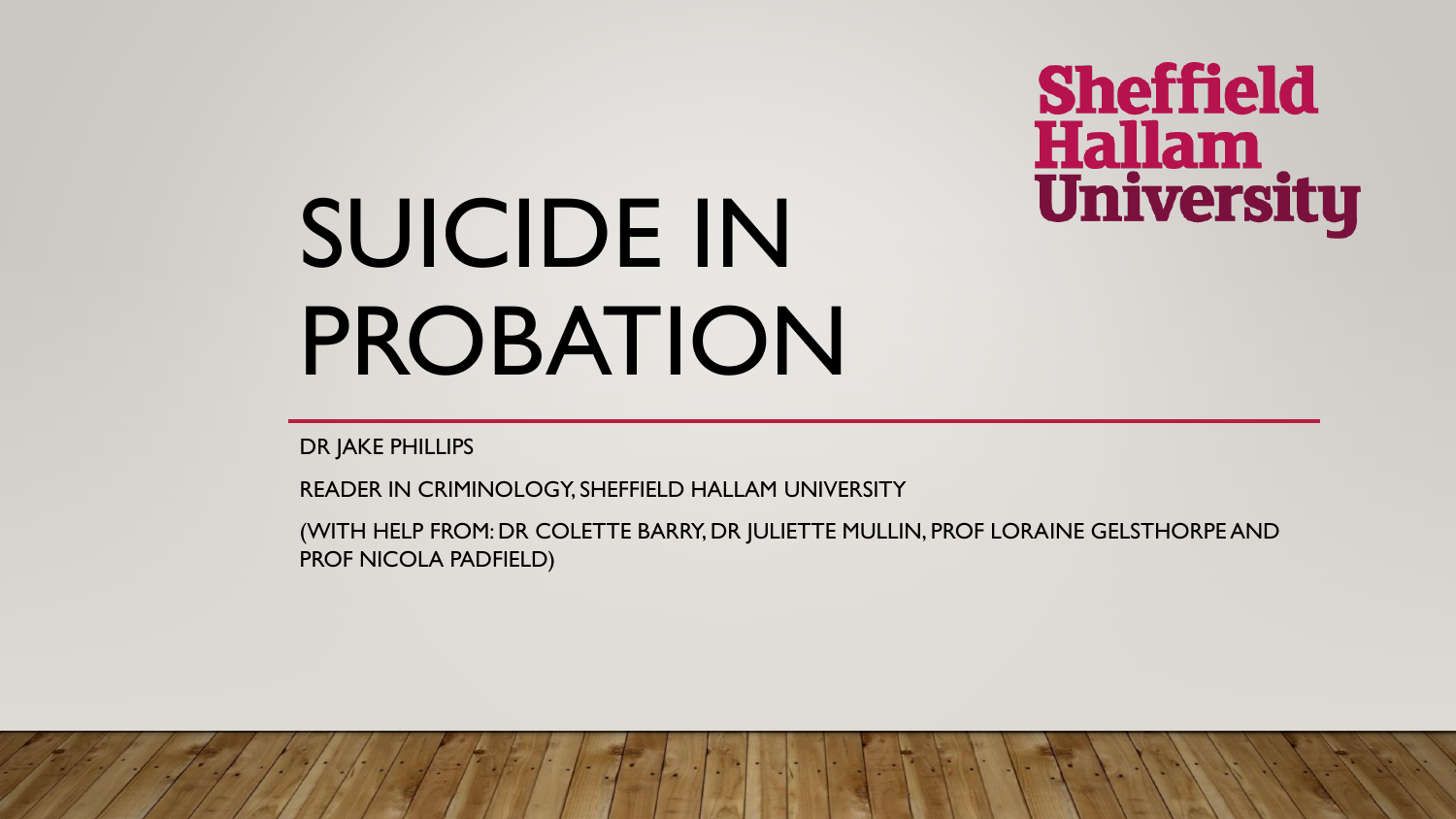#### **OVERVIEW**

- Why think about suicide in probation
- Prevalence of suicide amongst people on probation
- Risk factors
- Assessing and managing the risk of suicide
- Impact on staff
- Summary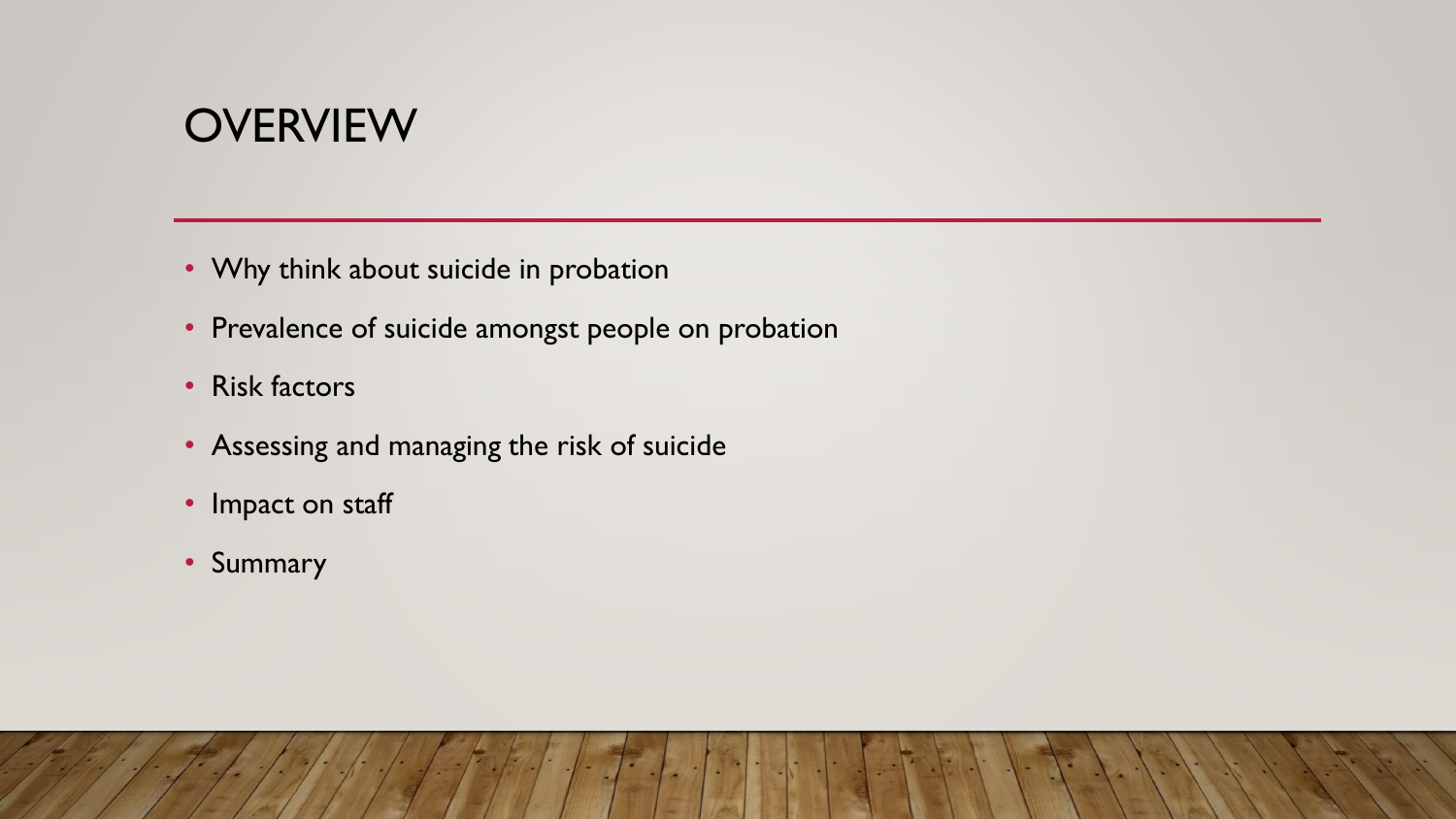#### WHY THINK ABOUT SUICIDE IN PROBATION?

- Across the globe, rates of suicide are high amongst people under probation supervision
- People who leave prison and spend time under probation supervision (e.g. on licence in England and Wales) more likely to die than people in prison and people in community not under supervision
- Being in the community under supervision creates additional/different risks so we need to think about this group of people separately from prisoners and others in the community
- Being on probation is painful, punishment in the community is pervasive and intrusive (McNeill, 2018)
- There are difficult questions around where a duty of care lies should probation services be responsible for preventing deaths? What is the role of human rights legislation? How should probation services be held accountable?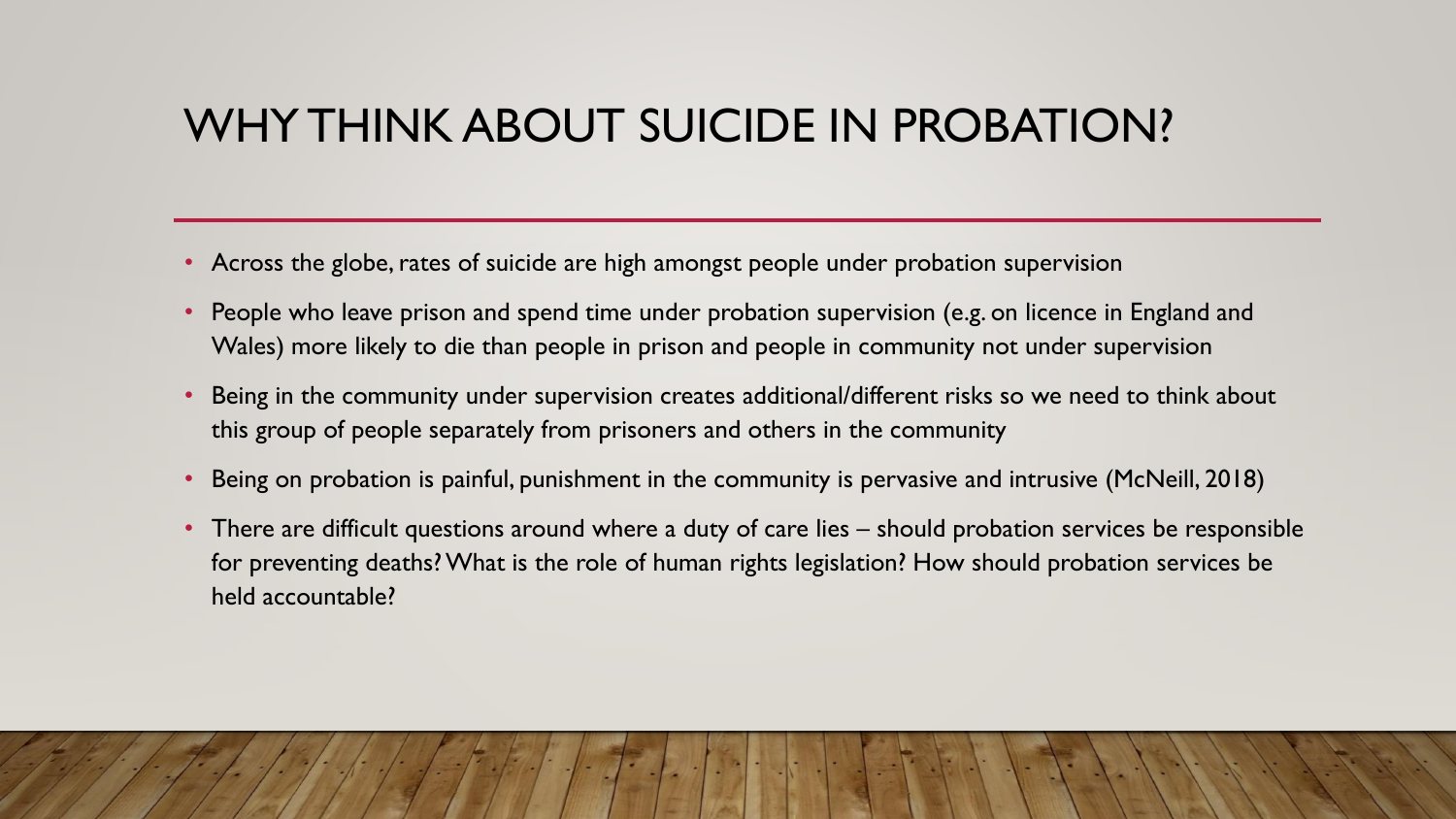## FOUR RESEARCH PROJECTS

- Dying on probation, 2010. Funded by Howard League for Penal Reform
- Post-custody deaths, 2016. Funded by Equality and Human Rights Commission.
- Staff experiences of working with people at risk of suicide and/or self-harm. 2020 2022. Funded by HMI Probation.
- Age-standardized mortality ratios amongst people on probation. 2021. Unfunded.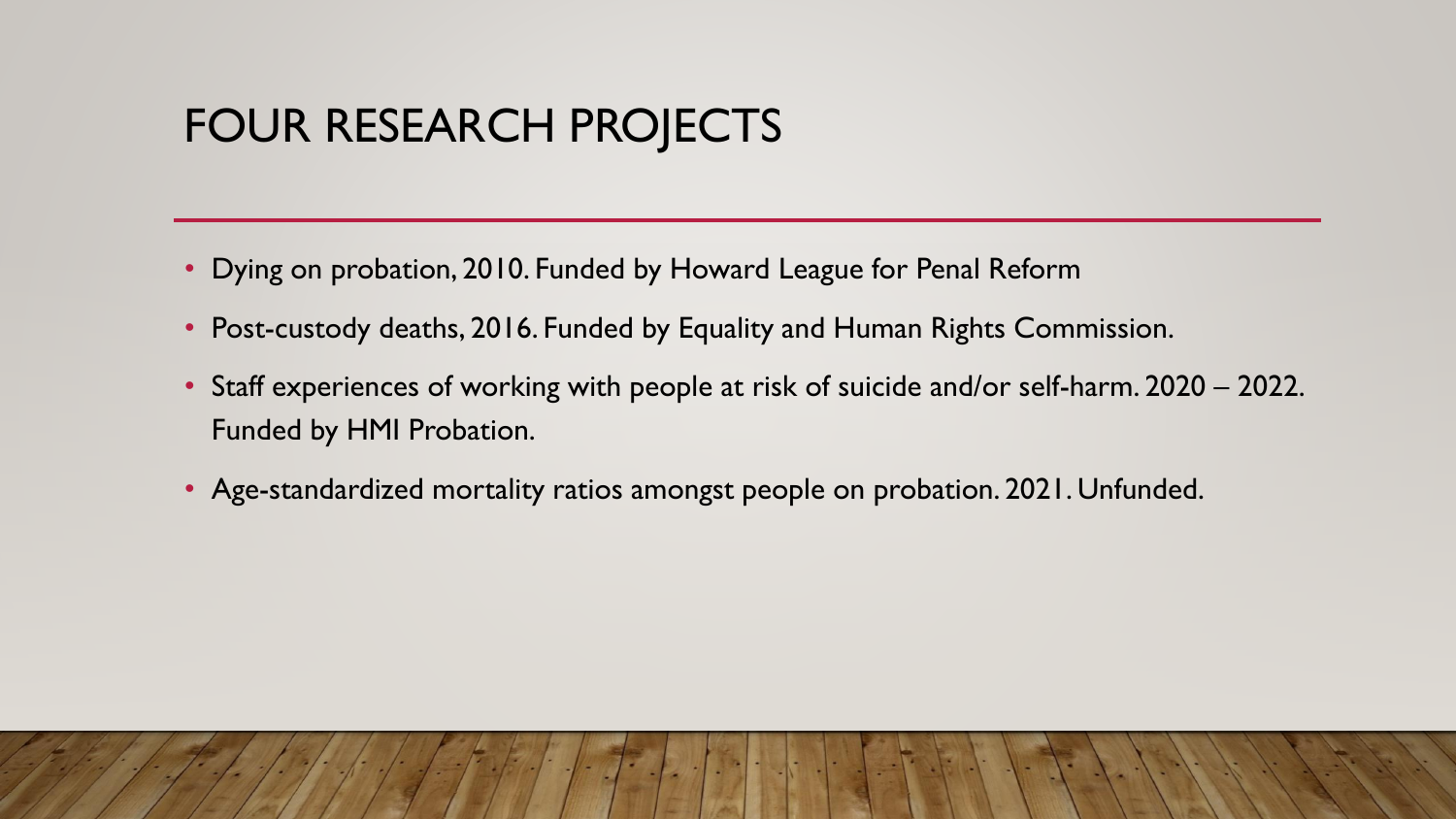#### DEATHS OF PEOPLE UNDER PROBATION SUPERVISION

|                          | <b>All-cause deaths</b><br>(2020/21) | <b>Self-inflicted deaths</b><br>(2020/21) | <b>Percentage of deaths</b><br>which were self-<br>inflicted |
|--------------------------|--------------------------------------|-------------------------------------------|--------------------------------------------------------------|
| <b>Males and Females</b> | 1343                                 | 409                                       | 30%                                                          |
| <b>Males</b>             | 1170                                 | 341                                       | 29%                                                          |
| <b>Females</b>           | 173                                  | 68                                        | 40%                                                          |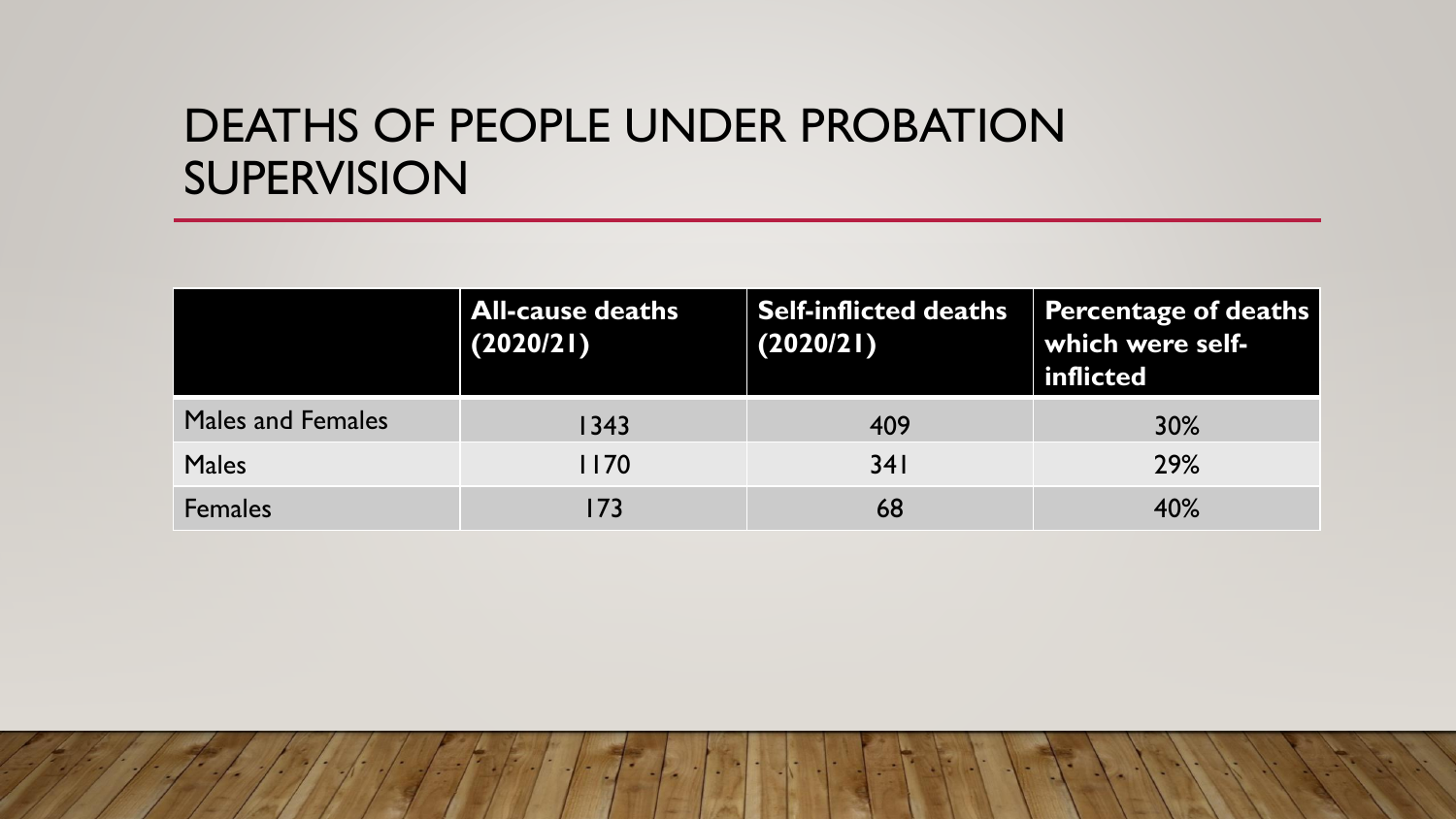#### AGE-STANDARDIZED MORTALITY RATIOS



- ASMR: the ratio between the observed number of deaths in a cohort and the number of deaths that would be expected, if the cohort had the same characteristics as the comparison group (Kelsey, 2008).
- Enables the comparison of rates of death between populations which have different characteristics – such as different age profiles – in a more accurate manner than crude mortality rates (Inskip et al., 1983; Naing, 2000)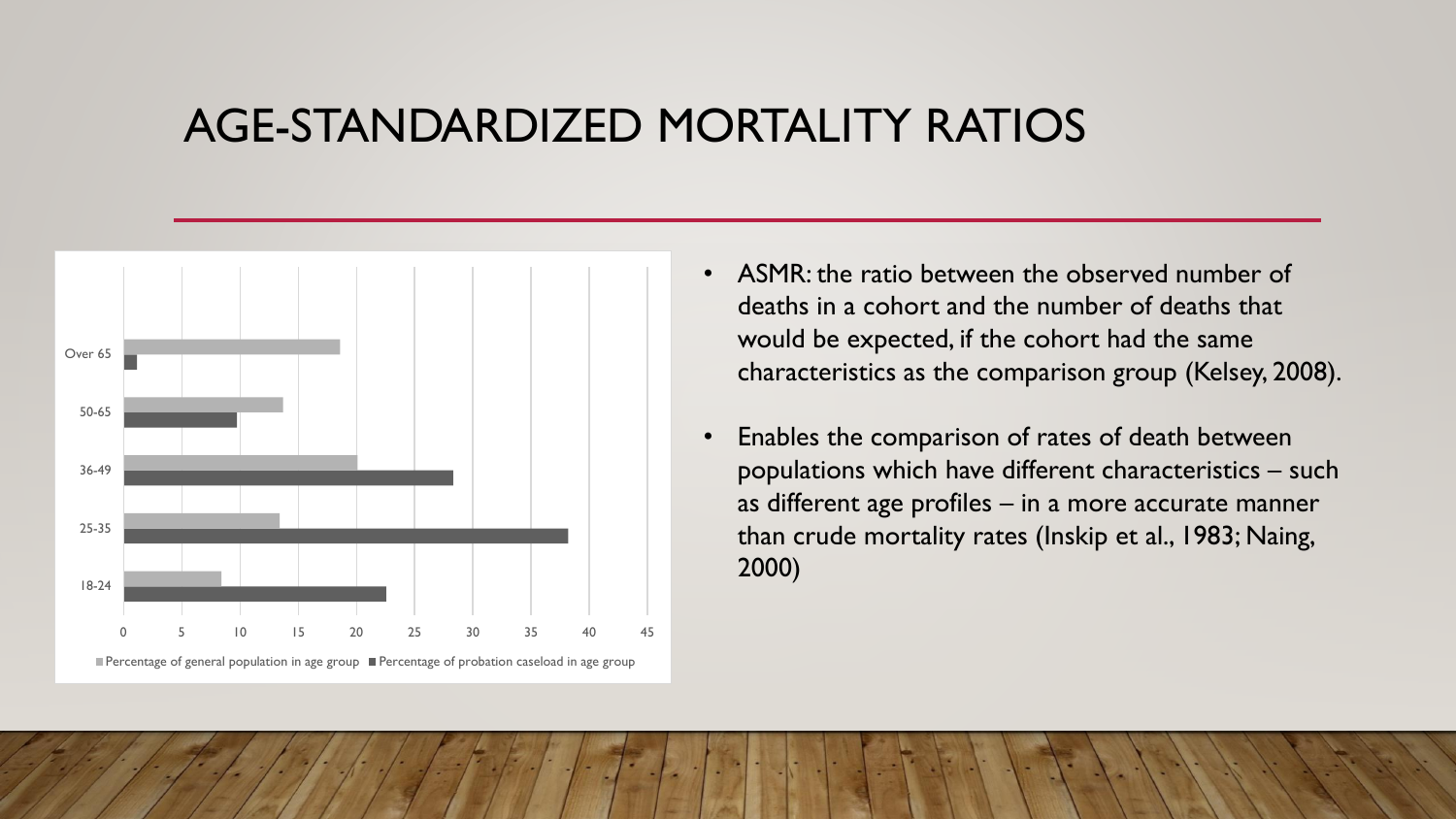# AGE-STANDARDIZED MORTALITY RATIOS

| 2019/20                  |                                   | <b>Standardised mortality ratio (95% CI)</b> |                                               |                                             |
|--------------------------|-----------------------------------|----------------------------------------------|-----------------------------------------------|---------------------------------------------|
| <b>Cause of</b><br>death | Gender                            | All supervision                              | Court orders                                  | Post-release supervision                    |
| <b>All causes</b>        | Males and females<br><b>Males</b> | $2.37(2.51 - 2.83)$<br>$2.57(2.40 - 2.73)$   | $2.37(2.17 - 2.57)$<br>$2.23$ $(2.02 - 2.43)$ | $2.52(2.29 - 2.75)$<br>$2.49$ (2.25 – 2.73) |
|                          | <b>Females</b>                    | $5.36(4.49 - 6.22)$                          | $4.62$ (3.70 – 5.54)                          | 6.21 $(4.28 - 8.13)$                        |
| <b>Self-inflicted</b>    | <b>Males and females</b>          | $7.40(5.94 - 8.86)$                          | 6.11 $(4.91 - 7.31)$                          | $7.02(5.28 - 8.75)$                         |
|                          | <b>Males</b>                      | $5.31 (4.22 - 6.40)$                         | $3.89(3.09 - 4.69)$                           | $4.46$ $(3.30 - 5.62)$                      |
|                          | <b>Females</b>                    | $8.55(2.62 - 14.47)$                         | $12.72(3.91 - 21.54)$                         | $19.70(3.94 - 35.47)$                       |
| <b>Homicide</b>          | Males and females*                | $17.63$ (11.87 – 23.39)                      | $21.18(13.04 - 29.32)$                        | N/A                                         |
|                          | <b>Males</b>                      | $12.97(8.54 - 17.39)$                        | $15.76(9.32 - 22.21)$                         | $10.13(4.14 - 16.11)$                       |
|                          | Females*                          | $18.34 (-2.41 - 39.09)$                      | $24.23$ (-3.19 – 51.64)                       | N/A                                         |
| <b>Accident</b>          | Males and females                 | $1.85$ (1.35 - 2.34)                         | $1.95(1.30 - 2.61)$                           | $1.66$ (0.93 – 2.38)                        |
|                          | <b>Males</b>                      | $1.27(0.91 - 1.62)$                          | $1.46$ (0.95 - 1.96)                          | $1.01 (0.53 - 1.50)$                        |
|                          | <b>Females</b>                    | $2.94(0.36 - 5.52)$                          | $1.56(-0.60 - 3.71)$                          | $7.24 (-0.95 - 14.44)$                      |
| <b>Drug</b><br>overdose  | Males and females                 | $15.80(13.53 - 18.07)$                       | $12.34(9.76 - 14.92)$                         | $20.77$ (16.68 – 24.87)                     |
|                          | Males $**$                        |                                              |                                               |                                             |
|                          | Females**                         |                                              |                                               |                                             |

\*No women died from homicide after release from prison

\*\* The drug-related mortality rate for five-year age bands broken down by gender is not available and so it is not possible to calculate separate ASMRs for drug/overdoses/for/males and females separately.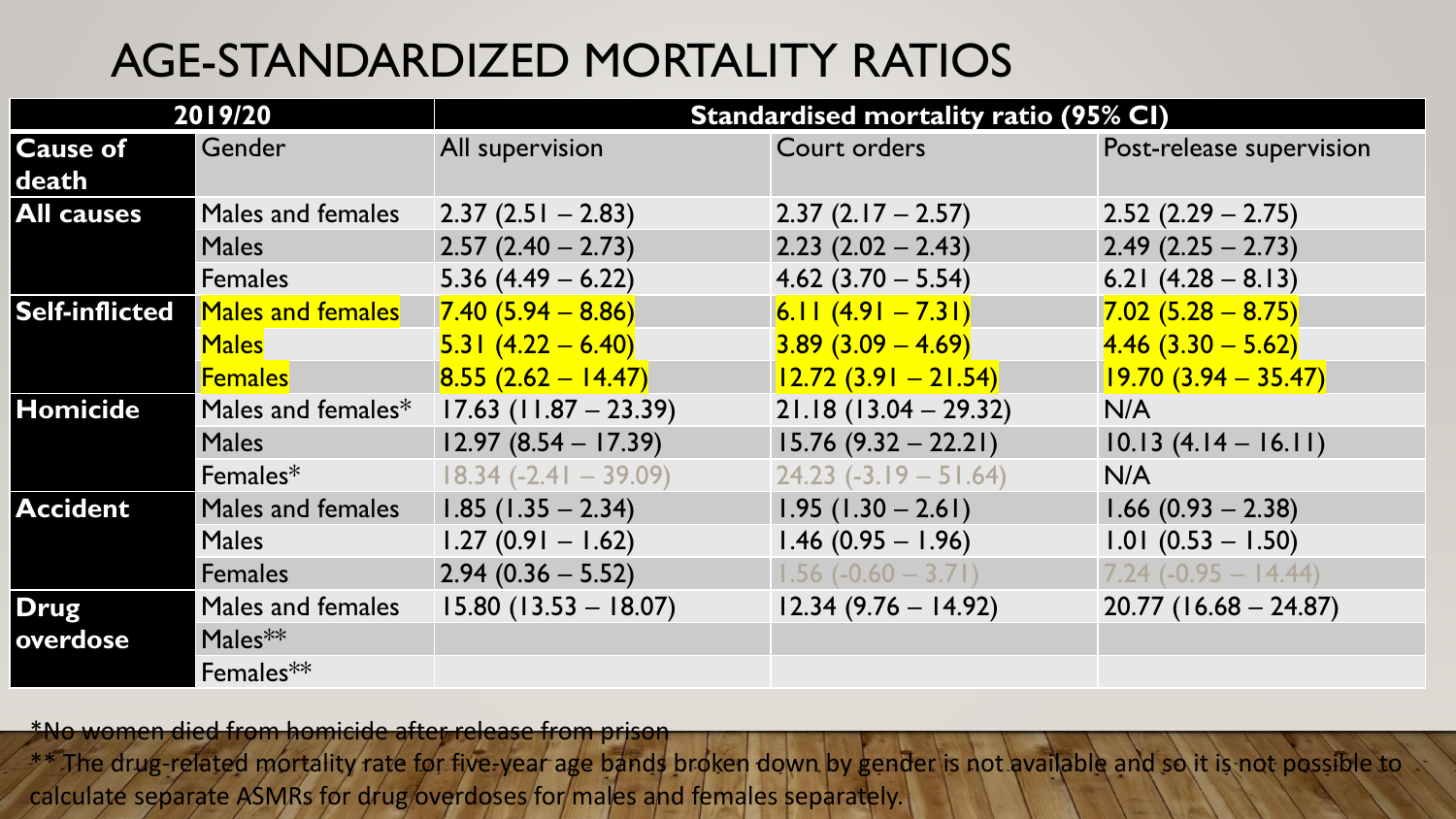## FACTORS ASSOCIATED WITH HIGH SUICIDE RISK IN GENERAL POPULATION

- Previous suicide attempt
- Mental illness, such as depression
- Social isolation
- Criminal problems
- Financial problems
- Impulsive or aggressive tendencies
- Job problems or loss
- Legal problems
- Serious illness
- Substance use disorder
- Adverse childhood experiences such as child abuse and neglect
- **Bullying**
- Family history of suicide
- Relationship problems such as a break-up, violence, or loss
- Sexual violence
- Barriers to health care
- Cultural and religious beliefs such as a belief that suicide is noble resolution of a personal problem
- Suicide cluster in the community
- Stigma associated with mental illness or help-seeking
- Easy access to lethal means among people at risk (e.g. firearms, medications)
- Unsafe media portrayals of suicide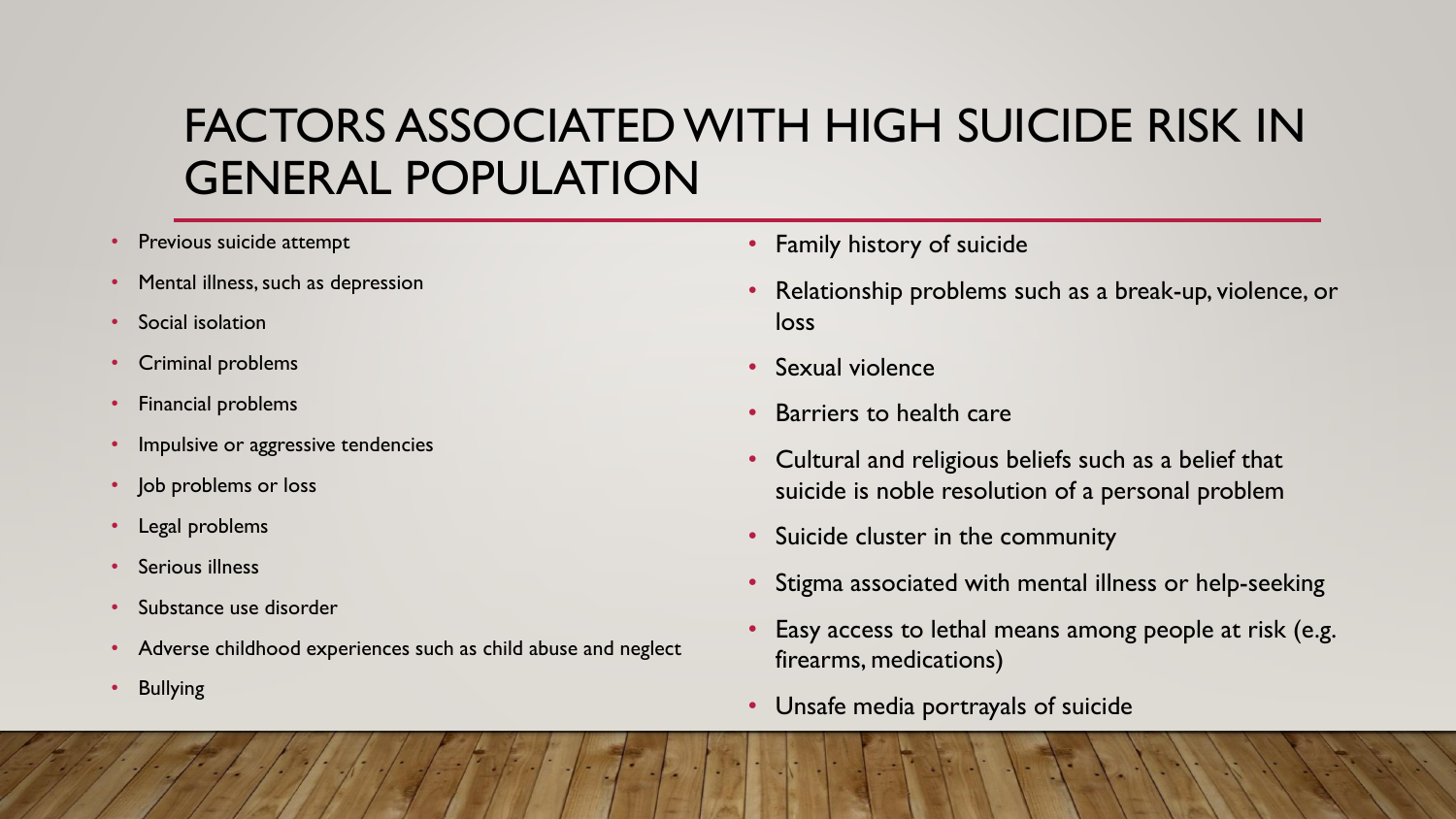#### WHAT ABOUT THE ROLE OF PROBATION?

Factors associated with being on probation which increase risk:

- New legal proceedings
- Transition from custody into community
- Threats of recall
- Limited access to family/other sources of support in community (perhaps due to risk)
- Experiences of trauma

(Cook and Borrill, 2015; Mackenzie et al., 2015; Borrill et al., 2016; Mackenzie et al., 2018; Phillips et al., forthcoming)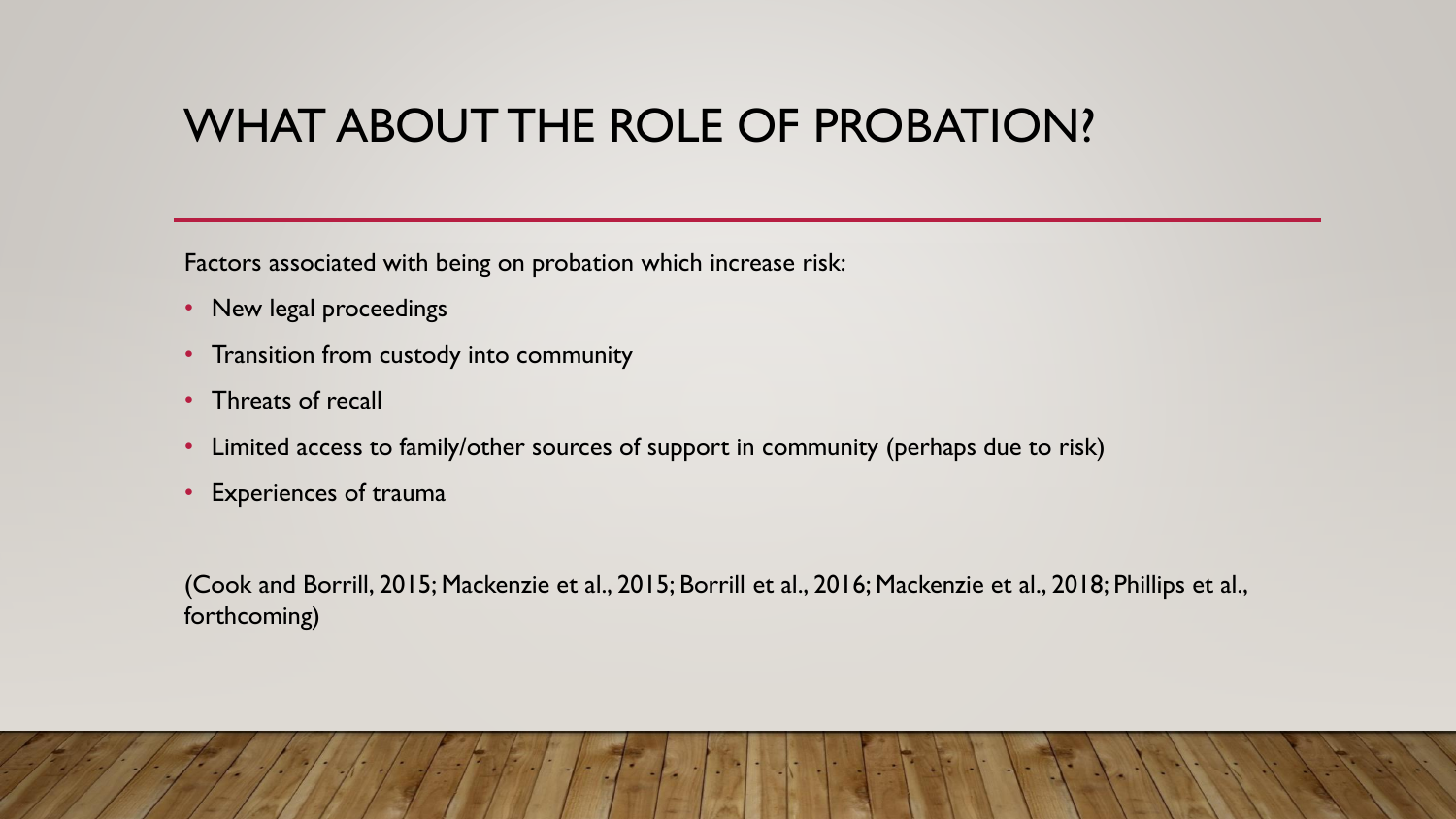#### THE INTEGRATED MOTIVATIONAL–VOLITIONAL MODEL OF SUICIDAL BEHAVIOUR (O'CONNOR & KIRTLEY, 2018)



[https://suicideresearch.info/the](https://suicideresearch.info/the-imv/) -imv/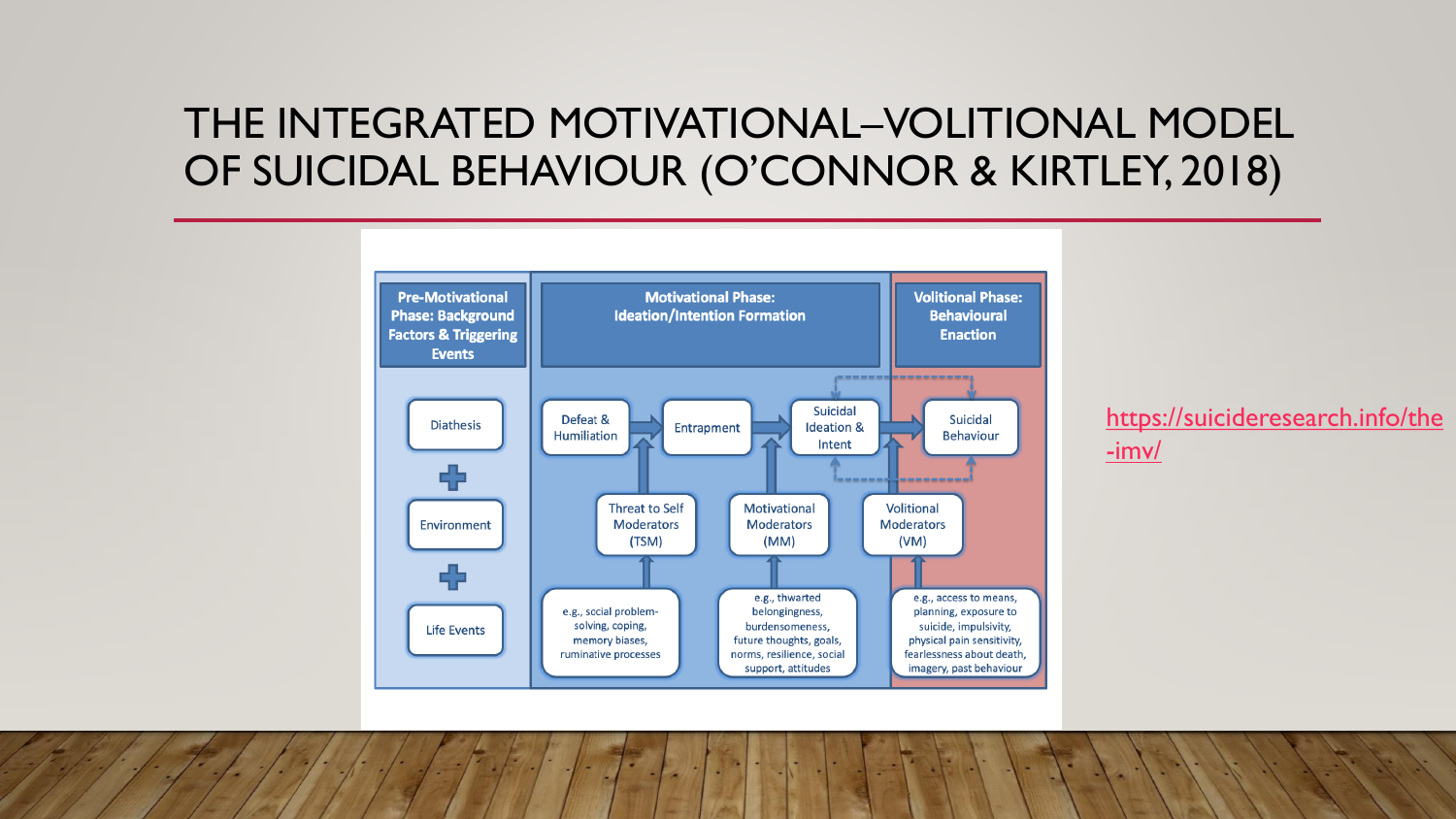#### SUICIDE RISK IS HARD TO ASSESS

- 'The reliance upon risk factor identification fails both clinicians and patients' (Royal College of Psychiatrists, 2020)
- Demographic factors are unable to predict suicide risk accurately and should not be relied upon (Bolton, Gunnell & Turecki, 2015)
- As seen in IMV model suicide is the culmination of a complex range of factors which interact in different ways for different people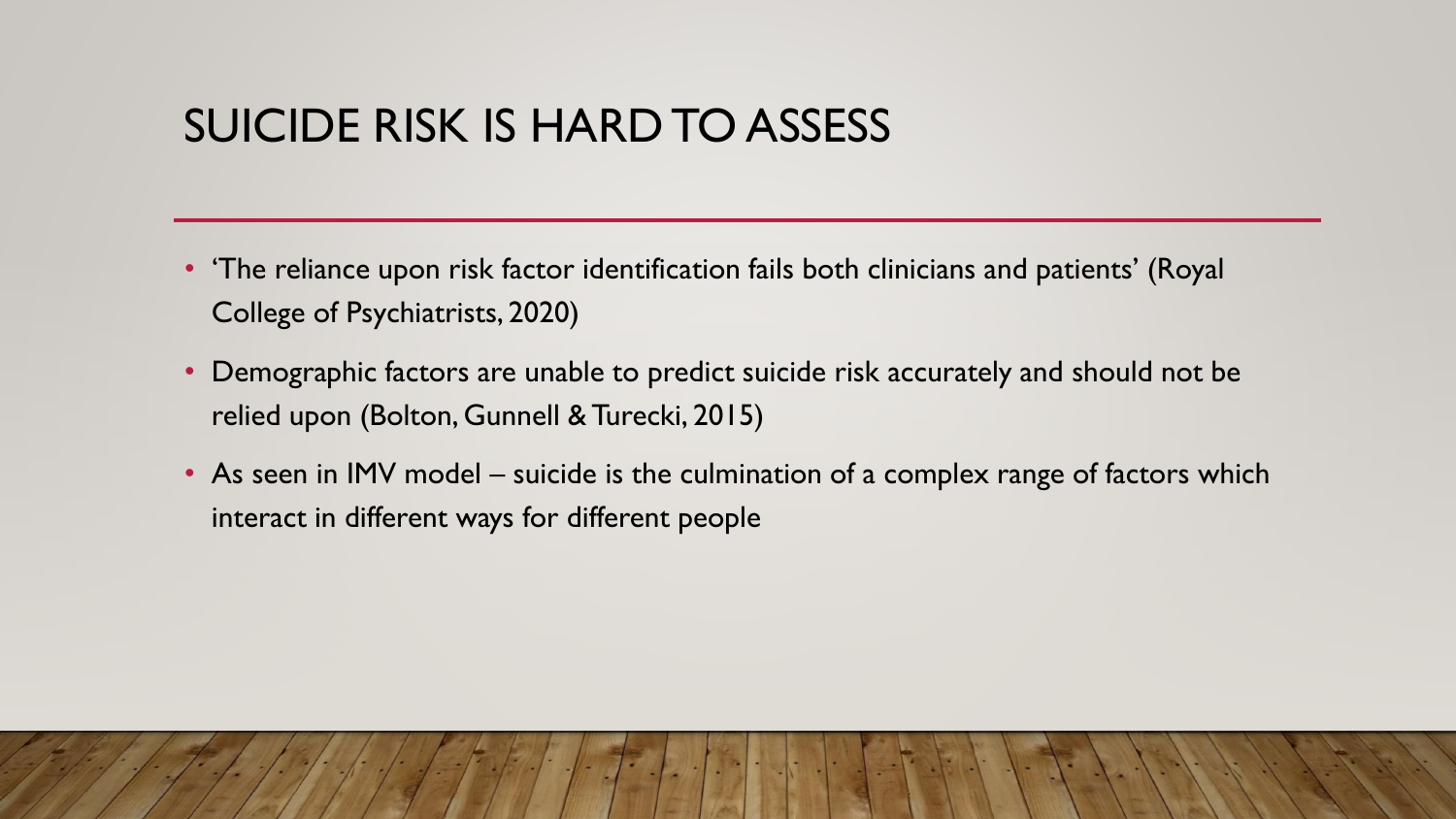#### ASSESSING RISK OF SUICIDE IN PROBATION

- Probation officers are not mental health practitioners need more training but also are not, and cannot be, the experts
- Obtaining information ahead of assessment is difficult, especially for people leaving prison
- Working relationship seen as important but requires time to develop difficult in context of high workloads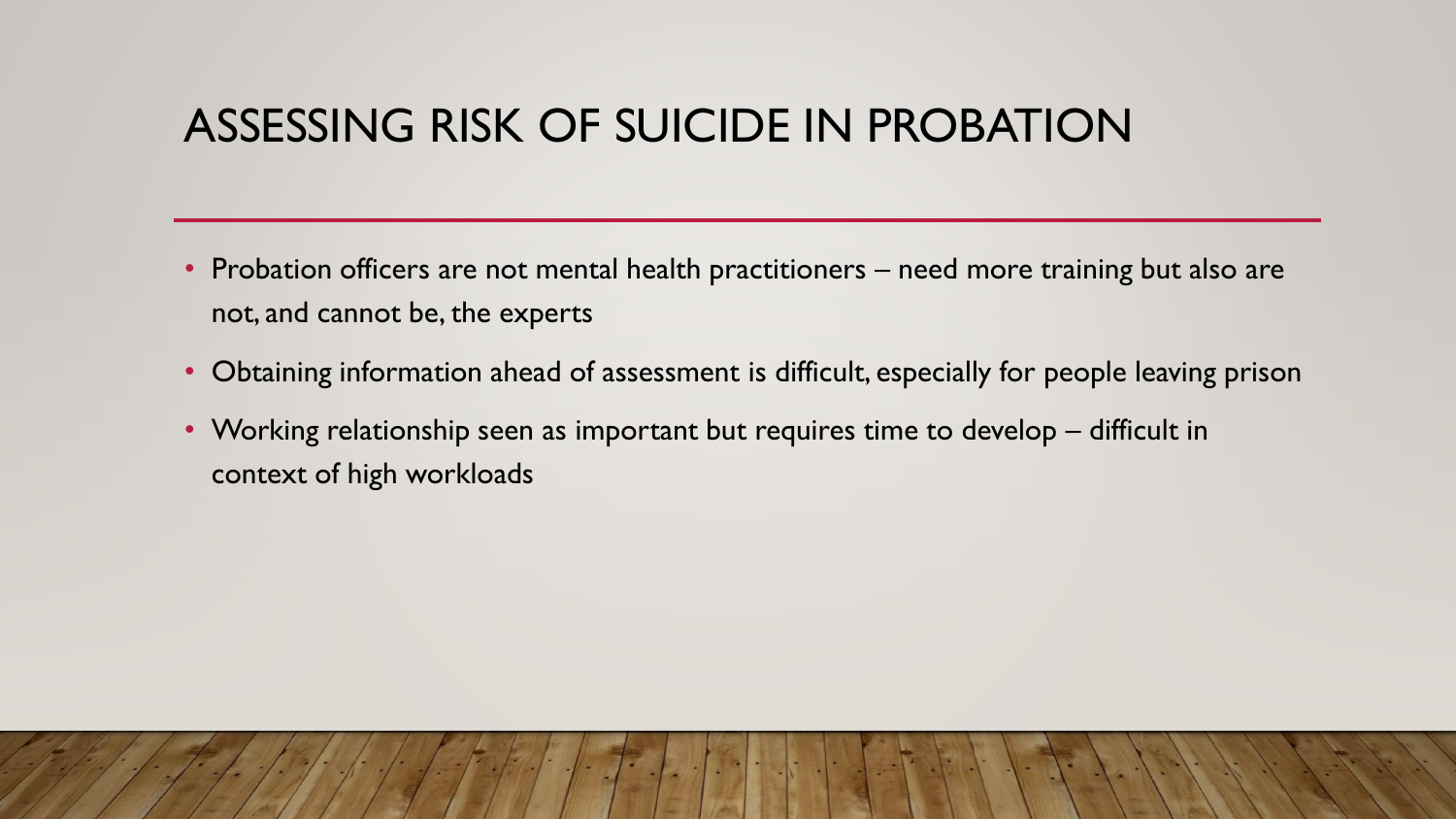#### MANAGING RISK

- In hostels, mostly amounts to 'situational crime prevention' techniques (such as those observed by Wincup (2001)) including:
	- Regular observations (as in prison)
	- Removal of potentially harmful objects
	- Control of medication
- Managerial: 'if people are talking about suicidal ideation, self-harm, you put a little flag on Delius that says mental health issues, suicide/self-harm. You can't recommend them into mental health and counselling services because we don't have those links anymore' (PSO1, Community)
- Harm minimisation
- In community very difficult due to lack of regular contact.:
	- '*….in the community you're on your own really'*. (PO, Focus Group 2, Community)
	- *'So, you know, we just have to Google mental health services in the borough that someone lives in.' (SPO1, CRC)*
- Tension with aim to support resettlement and greater independence.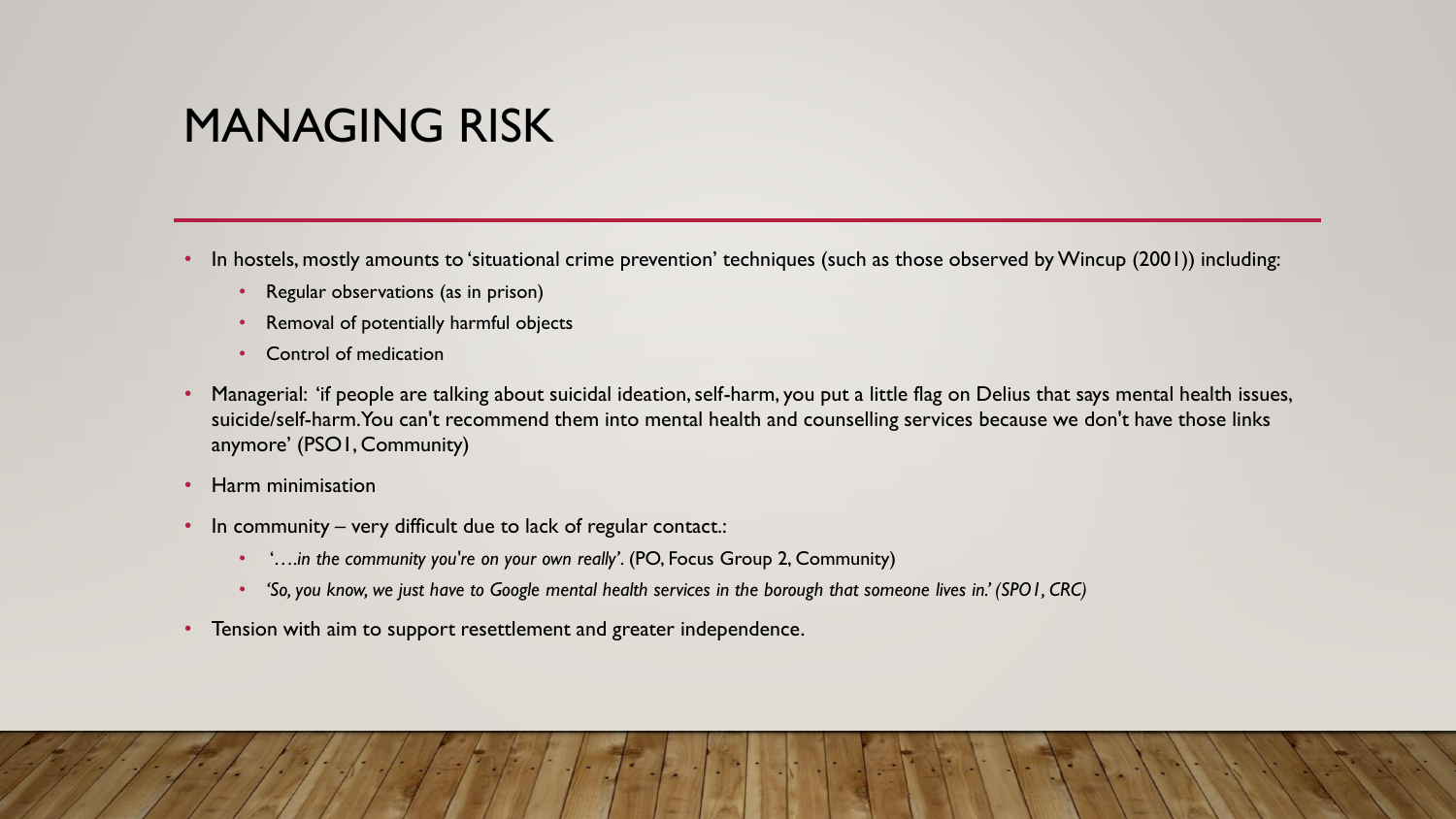#### MANAGING RISK

- Meaningful conversations informal, *ad hoc* intervention
- Arrangements for MH practitioners to come into probation settings to provide support or treatment to residents
- But:
	- Staff don't feel **trained** in supporting people at risk of suicide: 'It feels like there's a lot of pressure on staff to open wounds of mental health with a resident' (RW1)
	- Arrangements for practitioners such as CPNs to come into APs not widespread nor systematic
	- Many highlighted difficulties in referring to **under-resourced community MH provision**, challenging for some people to get and attend appointments in community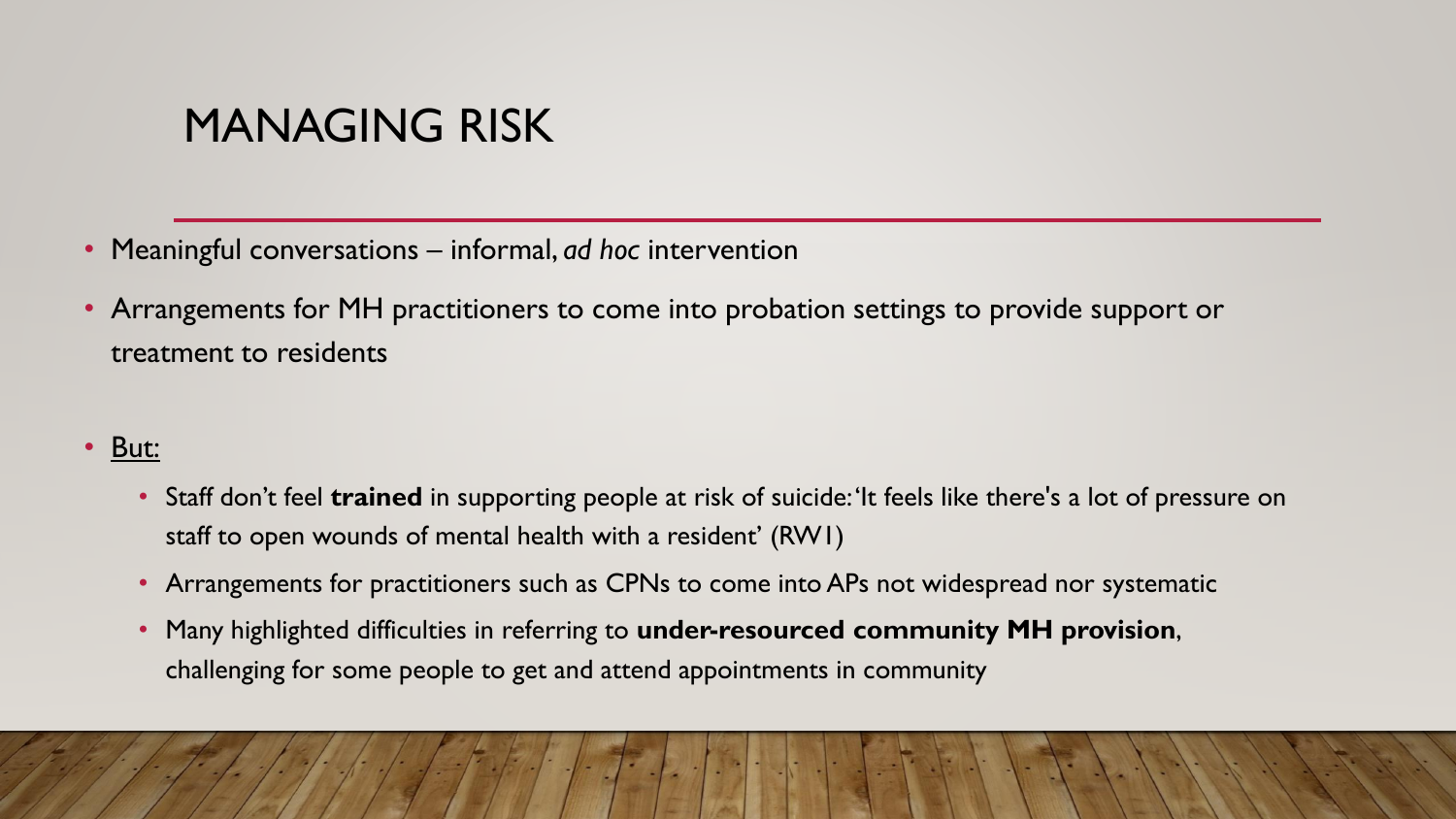#### SO WHAT CAN WE DO ABOUT IT?

Protective factors:

- Coping and problem-solving skills
- Cultural and religious beliefs that discourage suicide
- Connections to friends, family, and community support
- Supportive relationships with care providers
- Availability of physical and mental health care
- Limited access to lethal means among people at risk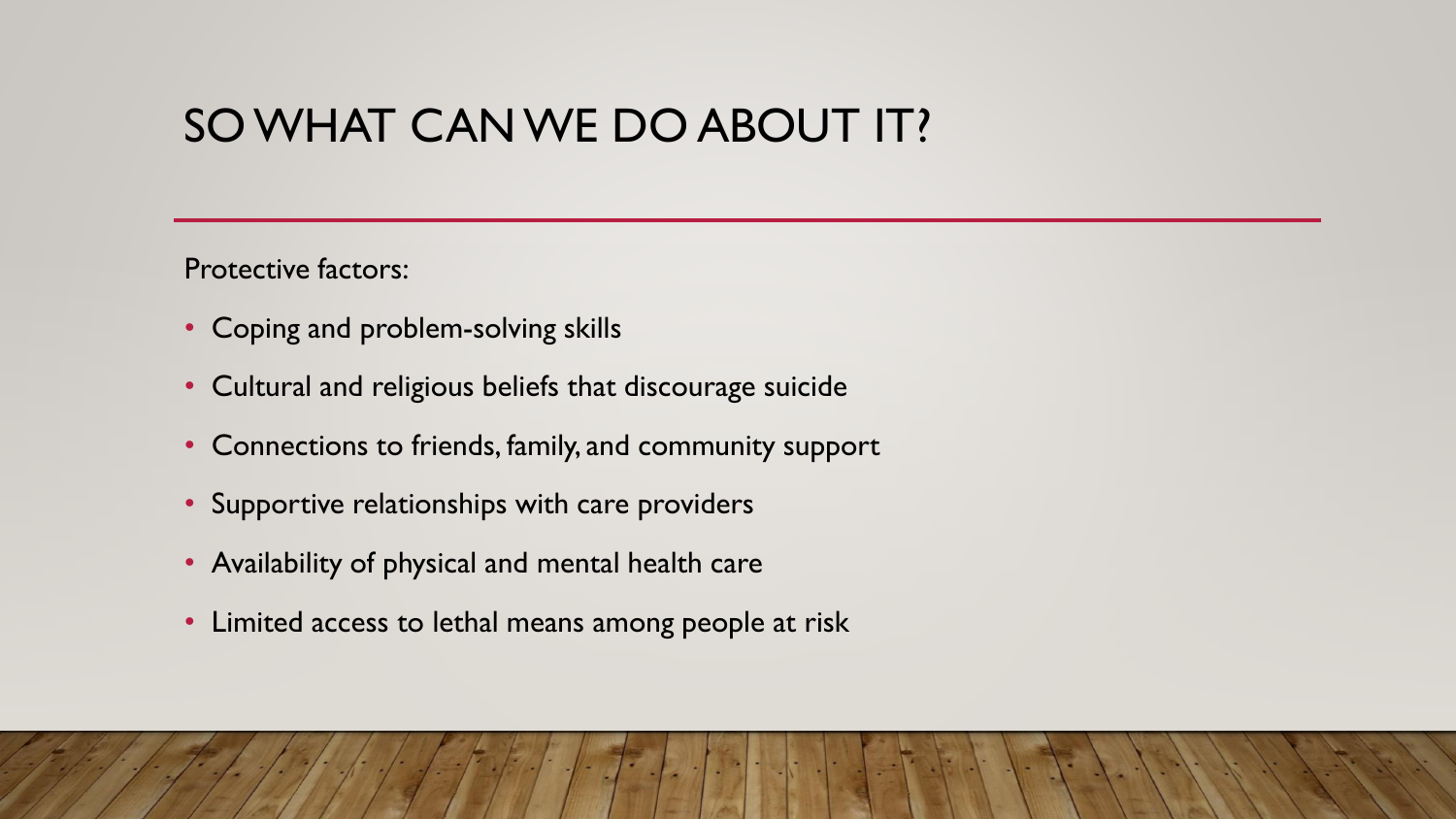#### IMPACT ON STAFF

- Highly emotive experiences with enduring impact:
	- If you find someone who has hurt themselves how can you then effectively complete your shift and your good work with the other people? So, I think in a lot of ways staff can be let down and certainly by senior management, forgotten by them.' (RW, FG1)
	- 'I didn't sleep last Christmas just worrying about it all really and the death of a resident is really traumatic so that doesn't go away. That is part and parcel of the job really, isn't it, so that's there.' (SPO7)
	- 'It's all right until you get that email from the probation solicitor telling you that [the inquest is] going to happen and then it kind of drags it all up again.' (PSO, FG1)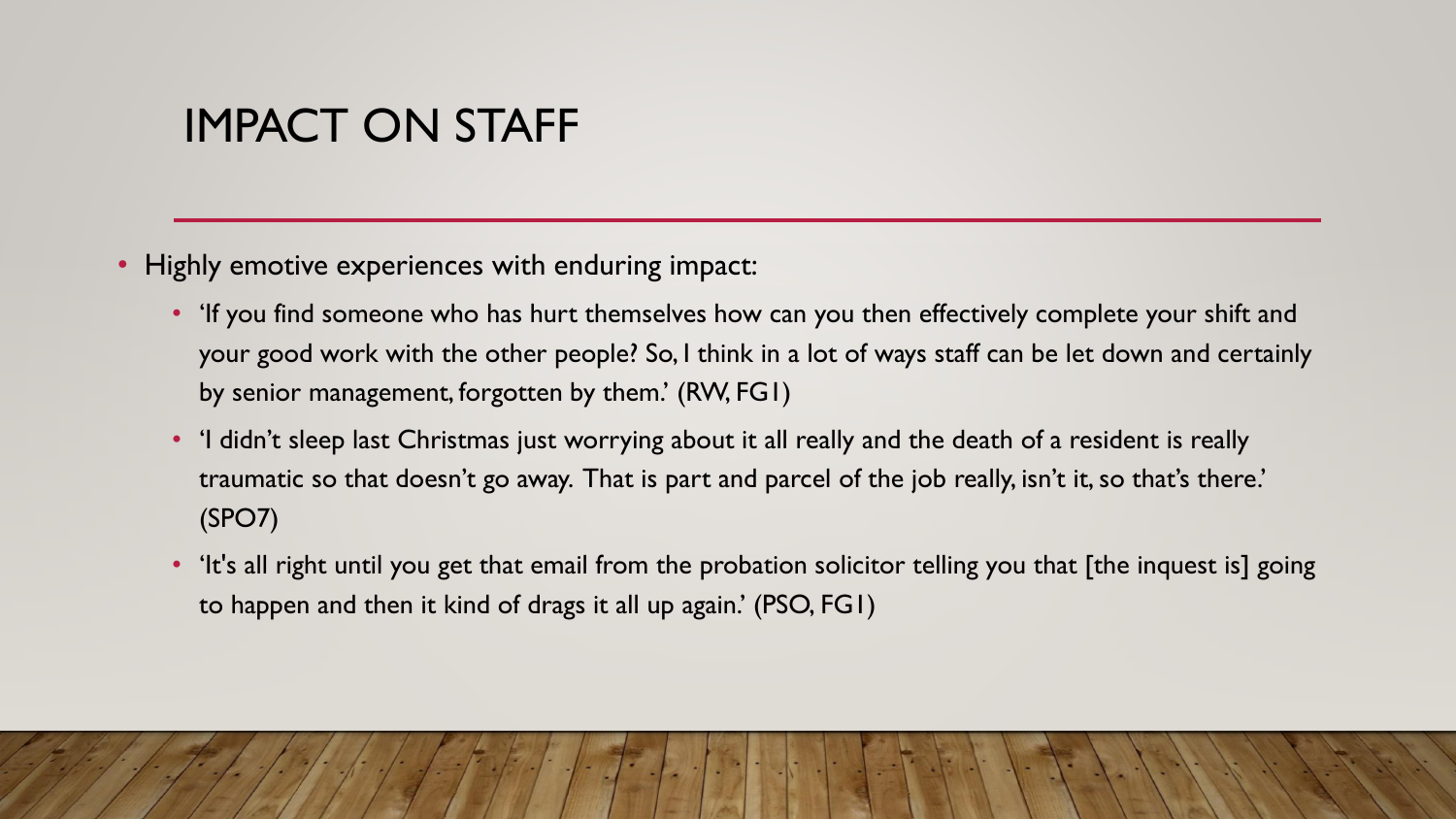#### FINDING SUPPORT

- Support from organisation highly **variable** and **contingent on manager**:
	- 'We can speak to our manager who has a smile, listens and then says I'll give you the number for PAM Assist.' (RW1)
	- 'I will say there's been incidences of residents self-harming where the staff member who has dealt with it has not even been asked if they're okay and that's happened quite a few times. … It sometimes feels like management wise there's a wide focus on residents and staff might come as an afterthought.' (RW, FG1)
- Gaps in formal support often filled by support from **colleagues**:
	- 'We're quite a tight knit team so we do talk frankly about any issues or any struggles that we're having about how we've approached different situations.' (RW5)
	- 'I'm getting support from my colleagues because we're very tight. I'm getting a lot of support from my colleagues but not from my manager.' (PSO, FG1)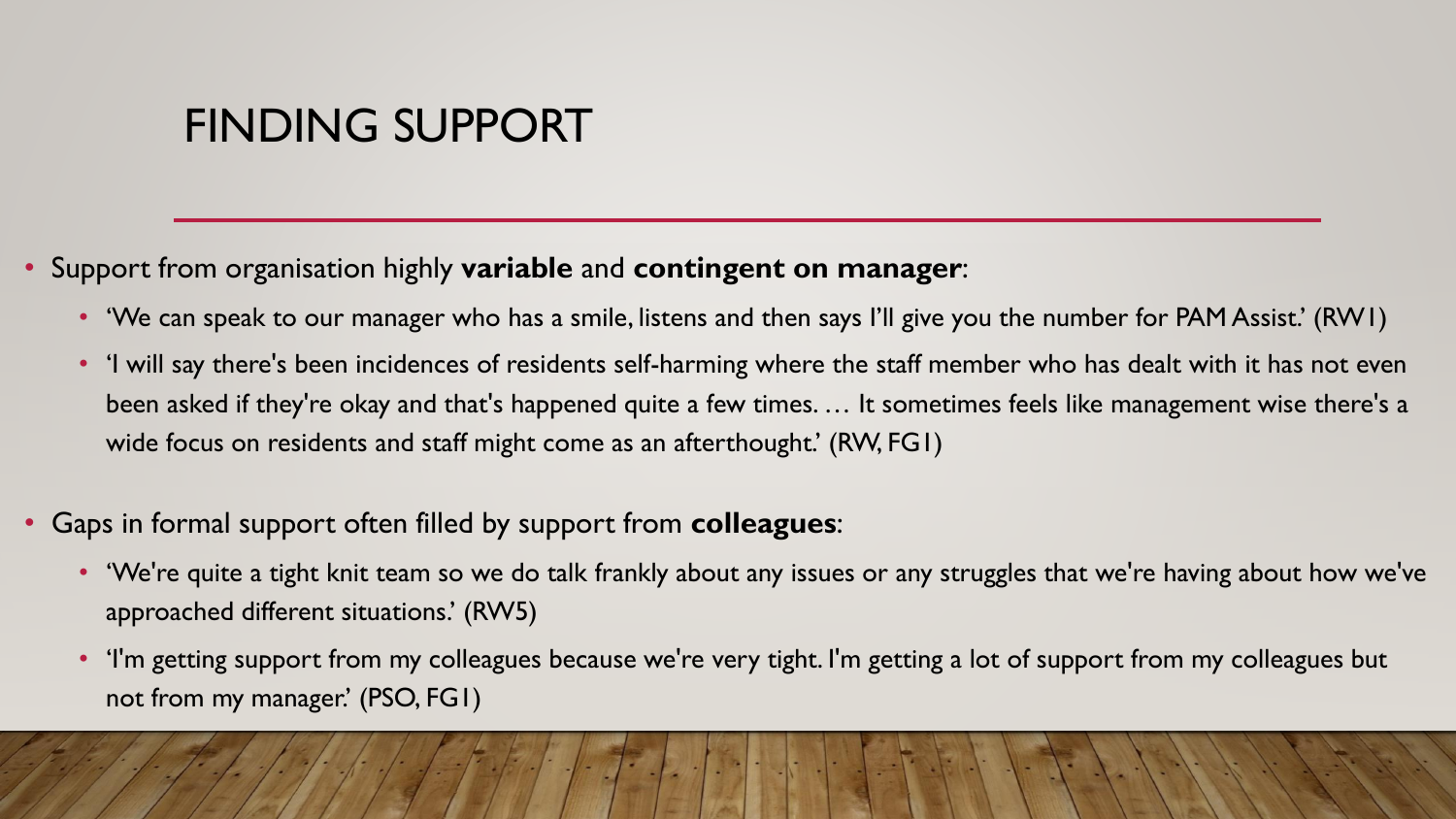#### POST-DEATH INVESTIGATIONS AND BLAME

- Potential to be blamed for a person's death was mentioned by many
- Small number reported experience of PPO investigations and/or inquests
- Substantial **fear of investigations** → blame:
	- 'Sometimes I think probation, the whole sphere of probation, it feels a bit blamey so if something goes wrong someone's on the chopping block and all you can think is, please, not me. Then on top of that if there was an incident of suicide, I know in myself I'd be devastated by that and then you'd have the inquest and then - I imagine that would make you start thinking, well, did we do everything we could do? Are we partly to blame? (RW, FG1)
	- 'It feels to me like the overall culture is one of accountability as opposed to lessons learned. I said this recently to someone. [...] You've got a culture of accountability as opposed to a culture of lessons learned, that's the point I'm making. Not just accountability, it feels like scary accountability.' (SPO4)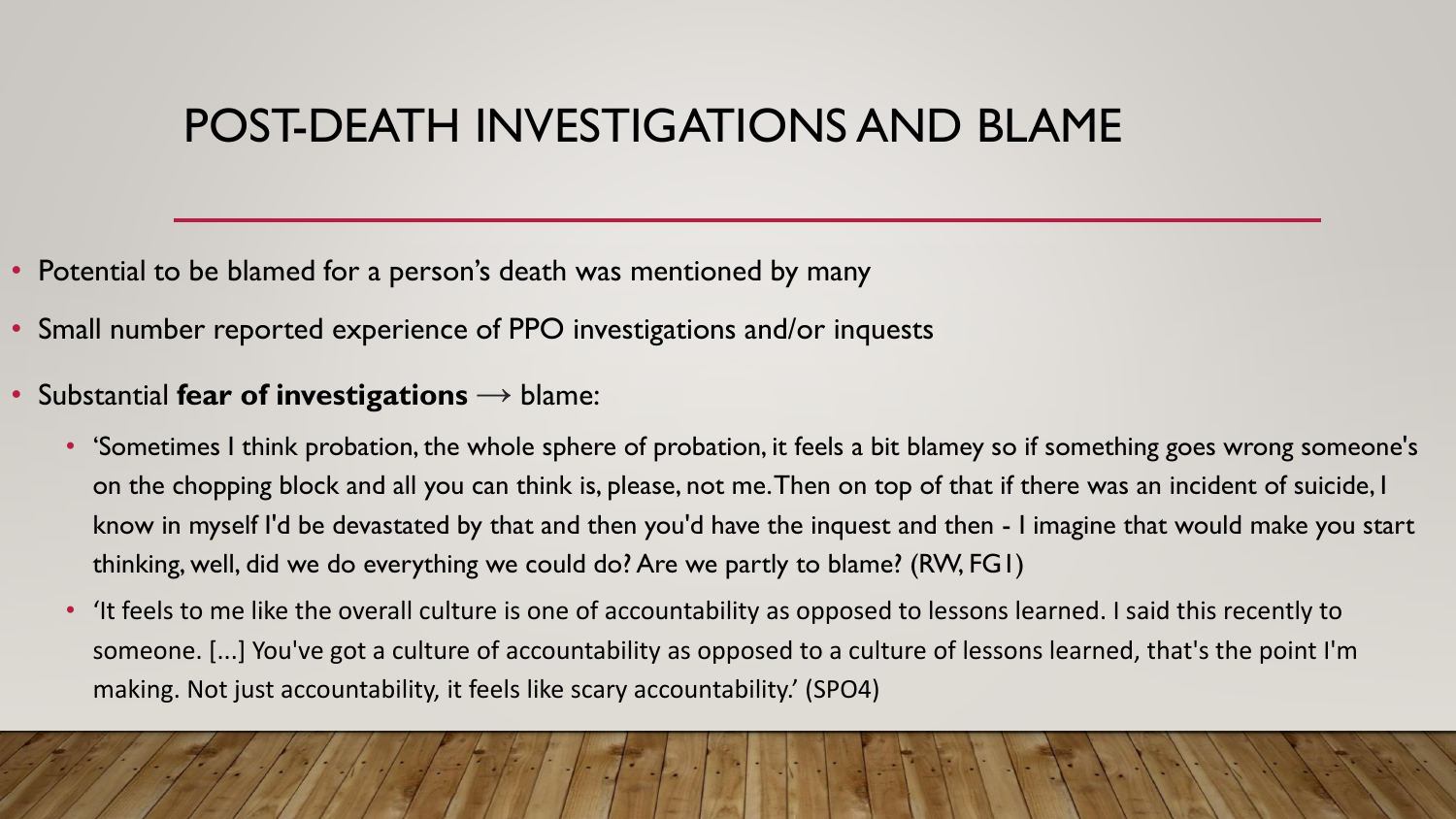#### BLAME AND PAPERWORK

- Awareness of potential for individually blame
	- 'Now we have this long, drawn-out system of filling in certain pieces of paperwork first, uploading certain pieces of paperwork on to Delius and I feel like that is a direct result of this, of this accountability, this like we've got to make sure that everything's done like this or else we'll get blamed for it. I feel like that's a real shame, it should not be like that. We should be worrying first and foremost about their welfare, especially if they're suicidal or threatening to harm themselves, that should be the first worry but because of the way the system works, like this system of accountability and this sort of, you know, you do worry about it.' (RW5)